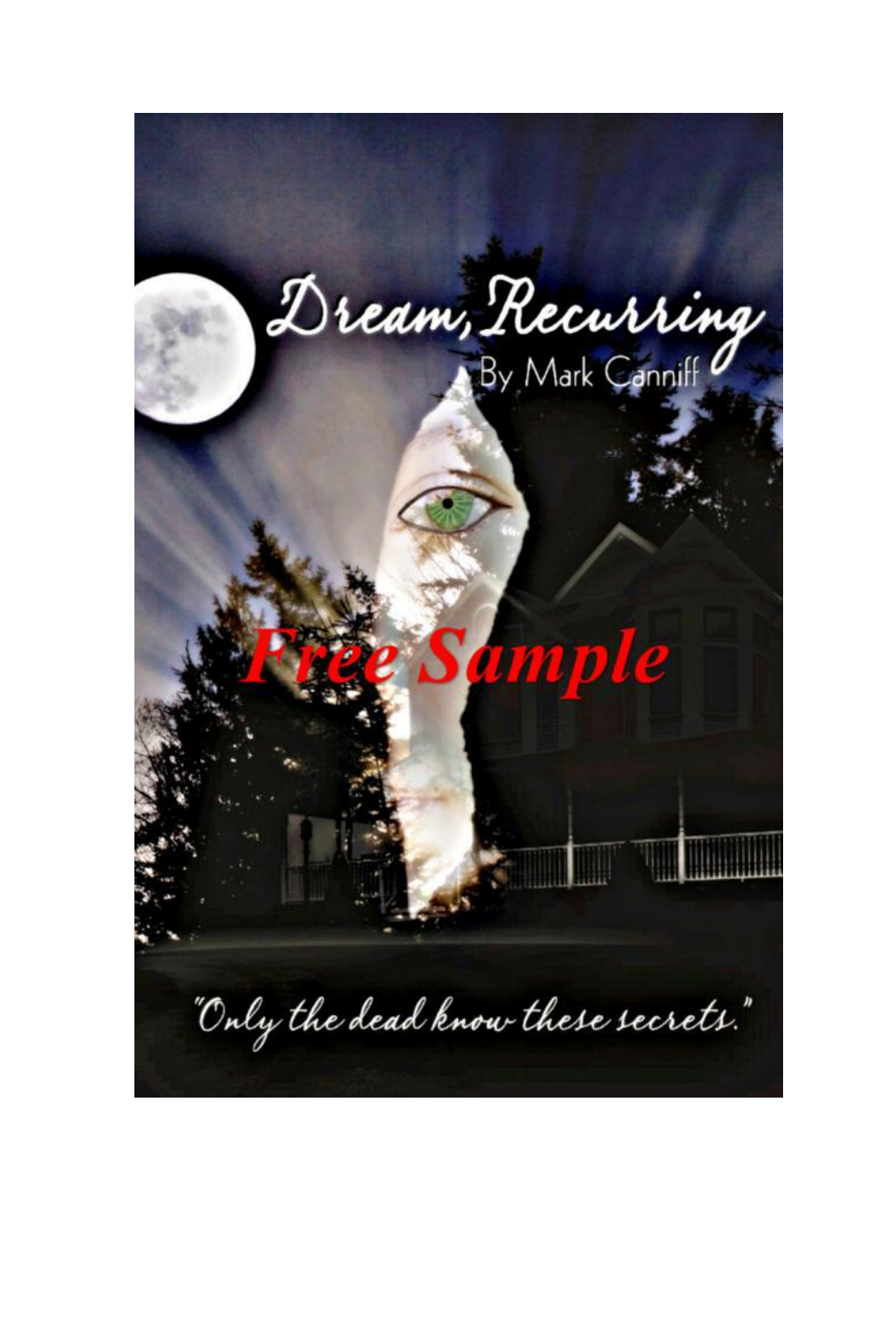## Dream, Recurring

## **By** Mark Canniff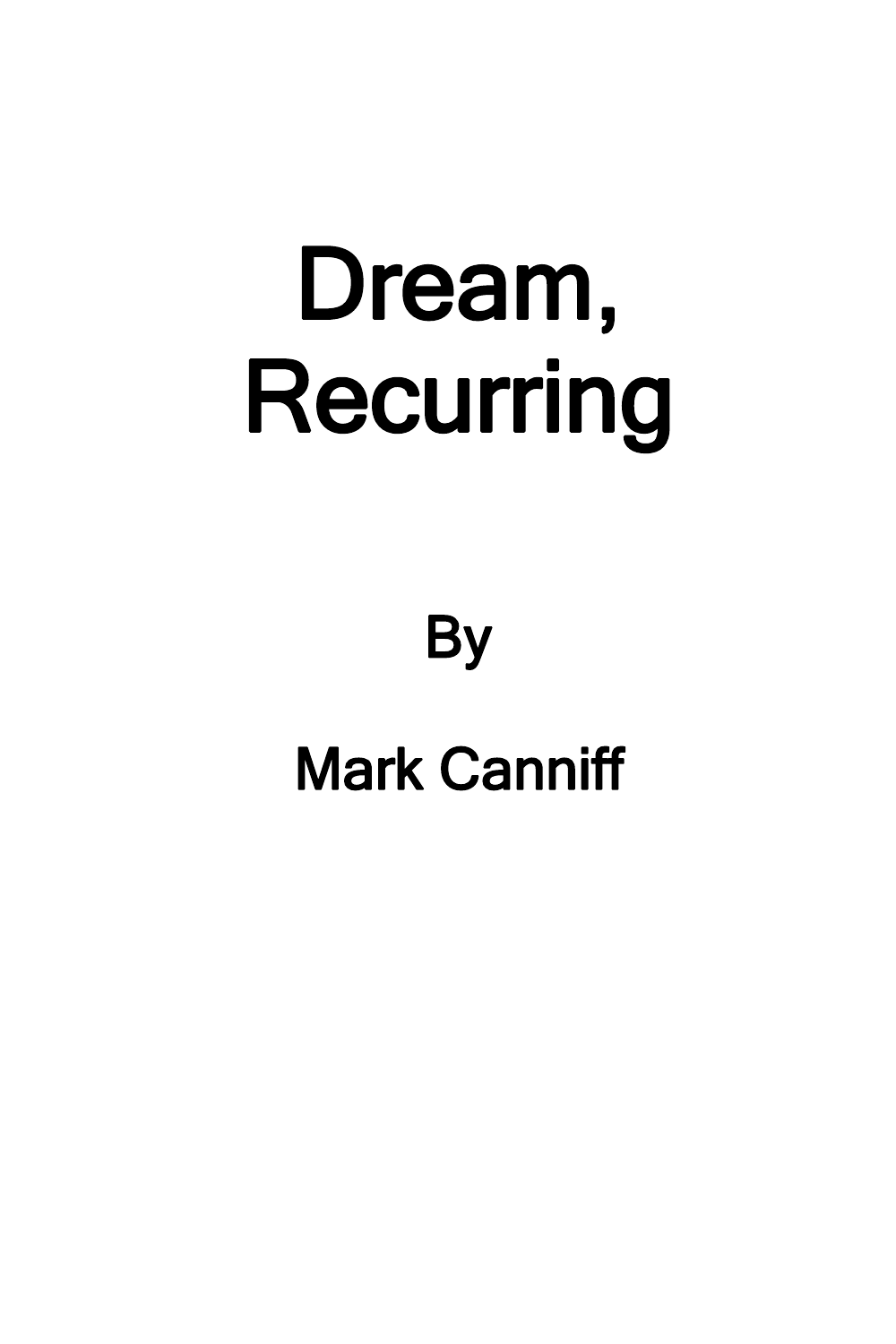## Chapter 1

The meandering road became a spectacular vision of hills covered in trees, a river off to the side and mountains far in the distance. Where am I? Lucy had a profound sense of being lost. The car kept moving, knowing the path it took. She shook her head in bewilderment. Wow. The stunning scenery was unlike anything she'd ever seen on the island. Before too long, she caught sight of a peculiar vision forming off to one side. As she turned her eyes widened in amazement, jolting her out of bed.

'Oh, my gosh, not again! That's the second day now!' She uttered. This dream was unusual for her. She had a strange feeling that something wasn't right. Lucy shrugged it aside. Time to get ready. She went to the bathroom and began her usual morning ritual. Her room, small for a master but fit everything she wanted. The queen-size bed encompassed most of the space, besides the typical dresser and closet. Her house was cute and practical. Clean and well kept. There was one other bedroom. With two bathrooms, it was just big enough for a single person or a young couple to live in modest comfort. Happily, she could afford the home. Coming back to her hometown, she knew was right. Her clothes picked up and put away, except for her favorite baseball cap. The hat hung on the bedpost, making it easy for her to grab and go. It had the logo she created for her business, she wore it everywhere. Lucy didn't receive much after the divorce. The marriage happened when she was young and stupid. Other words came out of her mouth, never again or I couldn't believe it when she and her best friend talked about that period of her life. The pain, even now, was raw. At least her mortgage payment and expenses were modest enough for her to live in comfort.

Lucy Blakely is 5'7", thirty-four, brunette hair, and green eyes. She is a wedding photographer. When she is not shooting weddings, she is a landscape photographer. Lucy likes the contrast from the high pressure of the marriage ceremony to the very relaxed and peaceful pace that only nature can offer. Lucy doesn't have time for male companionship; she's a workaholic, much to Sam's chagrin. Lucy believes that it's easier to keep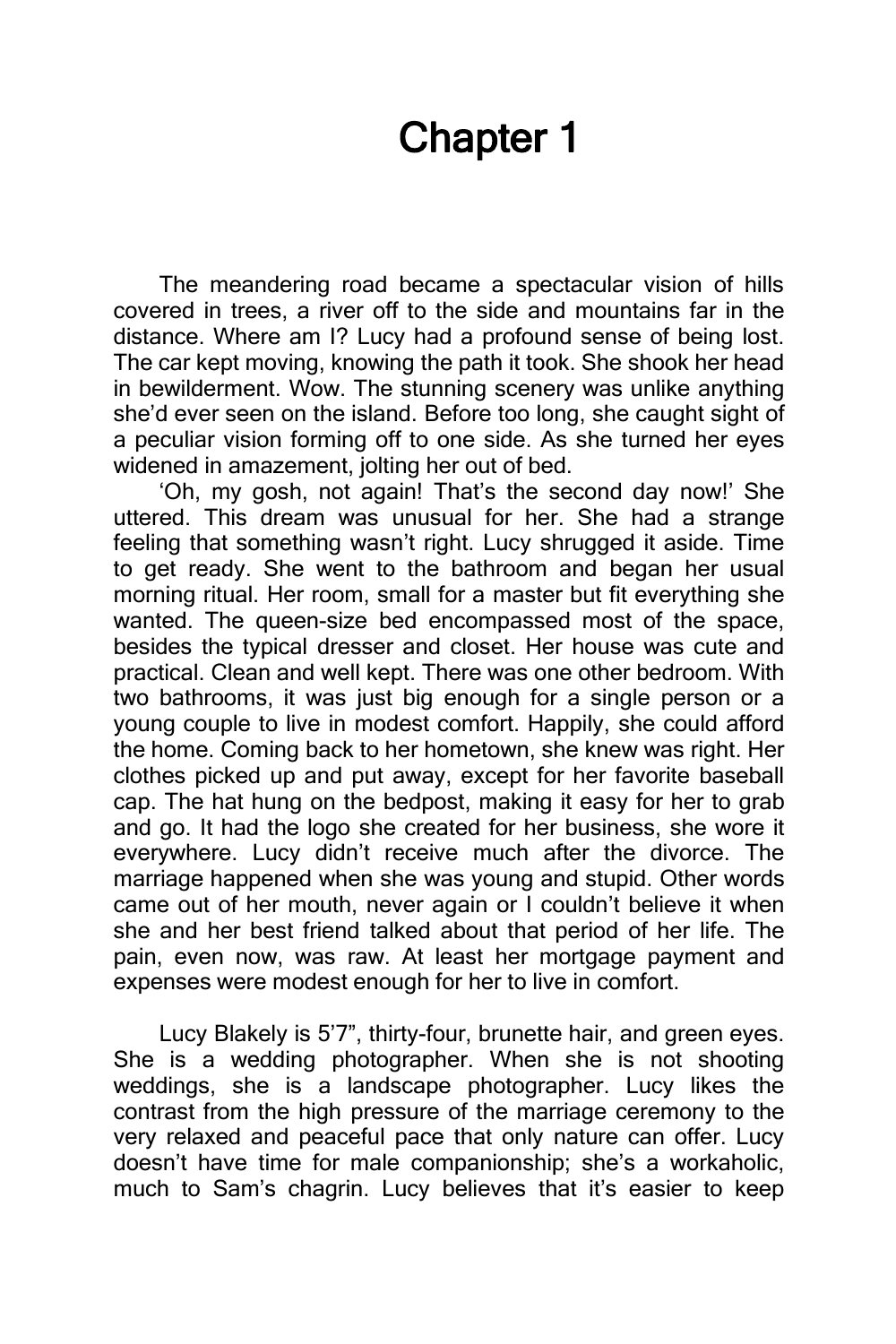occupied than to find someone to love because they will disappoint her, anyway.

As one gazed around the living room, there were stunning photos of folks and landscapes. Each had at the bottom right-hand corner: "Lucy Blakely," followed by the year she photographed it. On the mantel sat an 8x10 picture of a husband, wife, and daughter, a portrait style family photo with a beautiful backdrop. Though the image looked dated. The area she lived in was distant from the big cities, and nothing of interest happened there. They had tourists, several discovering the history even though it's a small town, the singular thing the community had plenty of transpired long ago. She loved it. There's nowhere else she wanted to be. This community brought many sightseers, and couples. The locality became a hotspot for people. The allure of the local population, natural to perceive once the visitors viewed the surrounding countryside and ocean. There was an eerie quality that lingered.

Lucy grew up where she lives now, in a town called Island River. This town was so named after the settlers discovered a tributary nearby. The history dates back to the late eighteen hundred's. Those bygone times created a rich goldmine of ghost stories. Urban legends sometimes, which folks desired to discuss. This established one more reason a few tourists arrived. That was another motive why she stayed. She loved the paranormal, even though, she wanted to debunk it first. Samantha, her best friend and she had teamed up to document the area, from a mystical point of view. They balance each other out, she the skeptic and Samantha the believer.

Since Lucy was the photographer, she ran the cameras, and Samantha Howard, or Sam as her friends know her, has blonde, mousy color hair, blue eyes and is thirty-four. She is 5'4" and is the more "free-spirited" one; she brings balance to Lucy. Sam and Lucy love each other like sisters. She is a skilled Psychic/Medium, but she prefers the term "Sensitive", this describes her better, anyway. Sam's gifts came from her grandmother, Mary, who guided Sam. Mary encouraged Sam's parents to help their daughter, which they did without hesitation. But it took time before Sam accepted her abilities; once she did, she realized that she enjoyed helping people.

Because of that, Sam began her business as a Psychic/Medium about a year ago.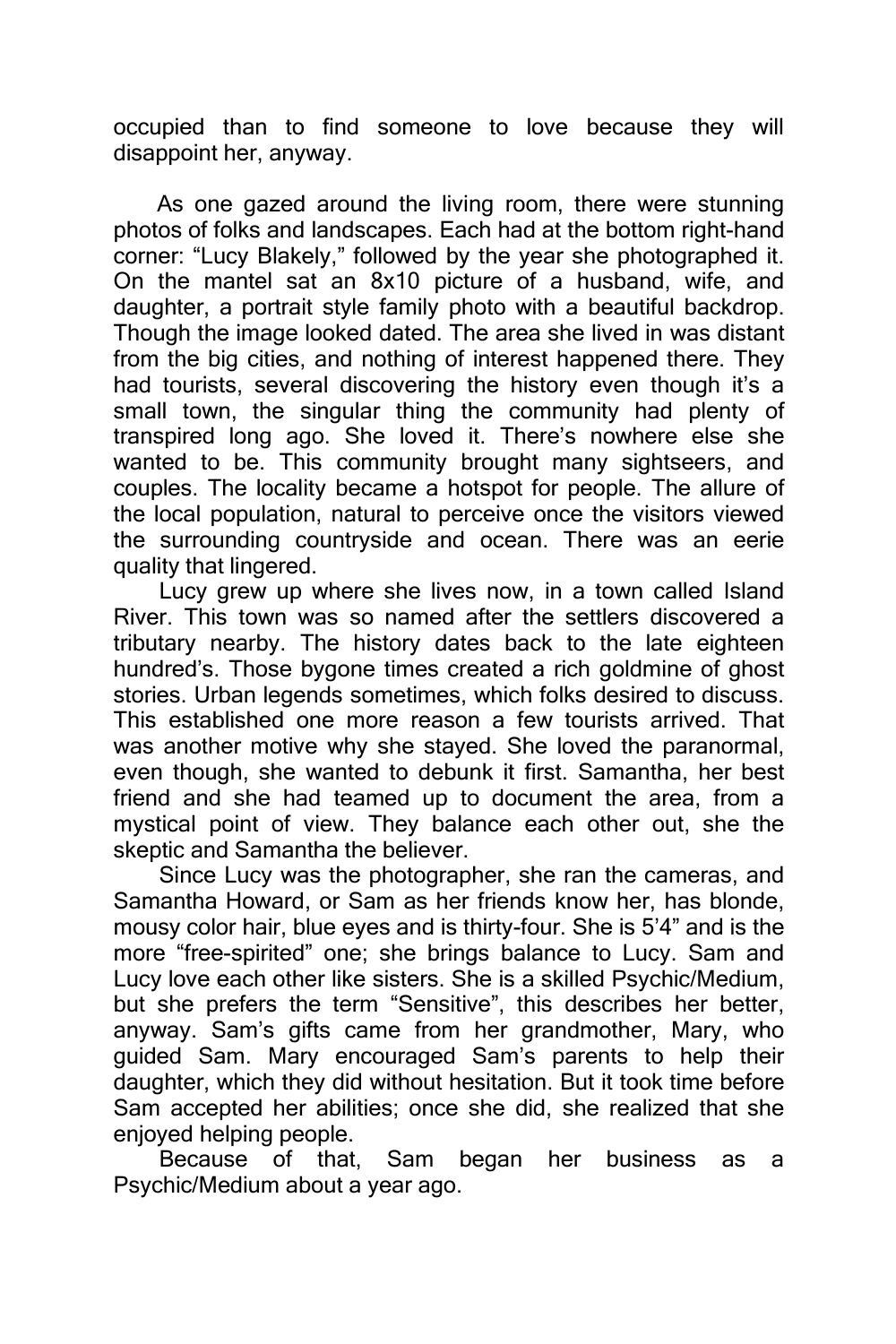They worked well together. Between the two, they uncovered most of the past of Island River.

Spirits didn't scare them; instead, both ladies were hungry for this work. So much so, the pair of them sensed as if they had reached their "calling" in Life, but they wondered where this was leading. They loved it. Something was driving Lucy and Sam in that direction. Time sometimes has a way of uncovering the mystery...

Lucy came out of the bathroom, refreshed from her shower, ready to start the day. Dressing never took long for her. As she walked into the living room, she stopped by the family photo, grabbing it and sat on the sofa.

'Hi, mom, dad. I miss you guys.' She moved her hand over the image, a tear formed. She remembered the accident. At first, she only heard the sirens as the emergency crews arrived on the scene. Nine-year-old Lucy opened her eyes. It was blurry but what she had seen was the back and side view of her mother in the driver's seat. Blood as it trailed, descending the surface of her mom's face. She couldn't perceive her dad because she was sitting behind him. Neither were moving.

She moaned as one paramedic came to her aid. 'It's all right Miss. Stay still, we'll have you out of there in a moment.'

Suddenly, the phone rang. It snapped Lucy out of her trans-like state.

'Hello?'

'Hi, Lucy, it's me. Ready for our next client?'

'How do you do, Sam? Yep, I am just putting my clothes on now.'

'Okay, great. Shall we meet at the coffee shop?'

'Sure.'

'Are you okay?'

'Yeah. I'm fine.'

'Don't lie. I can tell when you've been crying. And you're upset. Have you had another flashback?'

'Yes.'

'I'm sorry maybe we can talk more when we get there. Would you like that?'

'Not really. I have to shake it off, but I'll be all right, Sam.' 'Are you sure?'

'Yes. Please don't question me again. If I need you, I'll ask.'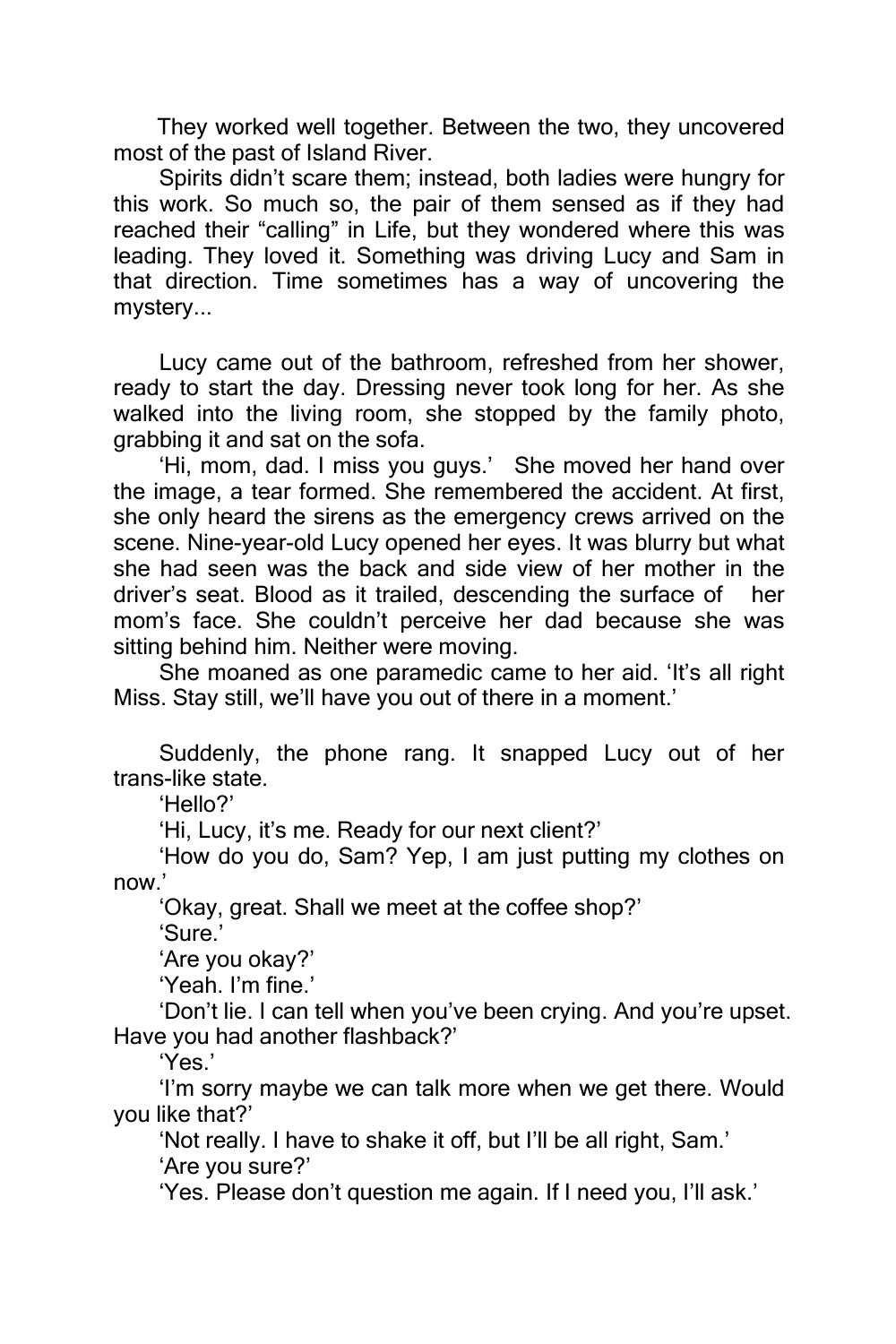Hesitating, because Sam wanted Lucy to discover the healing Lucy deserved but knew she couldn't discuss it further because Lucy just shut her out, again. 'Okay, Lucy. No problem. I'll see you in a few minutes.'

'Yup, see you soon.' Lucy went back to business.

As Lucy made her way to her car, a man shouted. 'Hi, Lucy!'

'Hello!'

'Have you caught any ghosts today?' He asked grinning from ear to ear.

Lucy smirked, 'Not yet but we may have a new case soon.' 'Oh wow, that's awesome! Well, have a great day!' The guy waved, smiling as he continued walking.

'You too!' Lucy didn't know who that was, but it didn't matter.

This town looked at the two women as their own personal celebrities, and Lucy and Sam enjoyed the attention. So many there were just plain friendly. It's another reason she loved it here. She had no intention of leaving a place where most of the townsfolk appreciated her being part of Island River. Instead of driving off, she thought it was nice to walk meet up with Sam. The weather was beautiful, and it wasn't very far. As she turned the corner, she bumped into the town's Pastor.

John McNab was a third-generation man of the cloth. Both John's grandfather and his father were Methodist. While Pastor John followed the family business towards a life of service, John's calling has led him to a Non-Denominational Faith. This had caused enormous friction between his grandpa, dad and himself. However, he understood the path he took was the correct one because he asked for guidance and a sign came. It was while he was talking to friends of his they brought up Non-Denominational Faith. He had never heard of that teaching, so he researched into it. The more he explored, the more he felt at home and a strong urge to adopt the cause. This was his Knowing. Once the door was in front of him, he walked through it. Much to his family's dismay.

Ever since then, he had seen a real pleasure in the work he does. After serving his church for five years as Pastor in another state, they asked him to come to Island River. He has a talent for uniting others who might not consider his faith and brought them together under one roof. This ability lead Catholics, Methodists, Lutheran, etc. Merging many Christians. They enjoyed his sermons and found a great balance in his style of worship.

'Hi, Lucy.'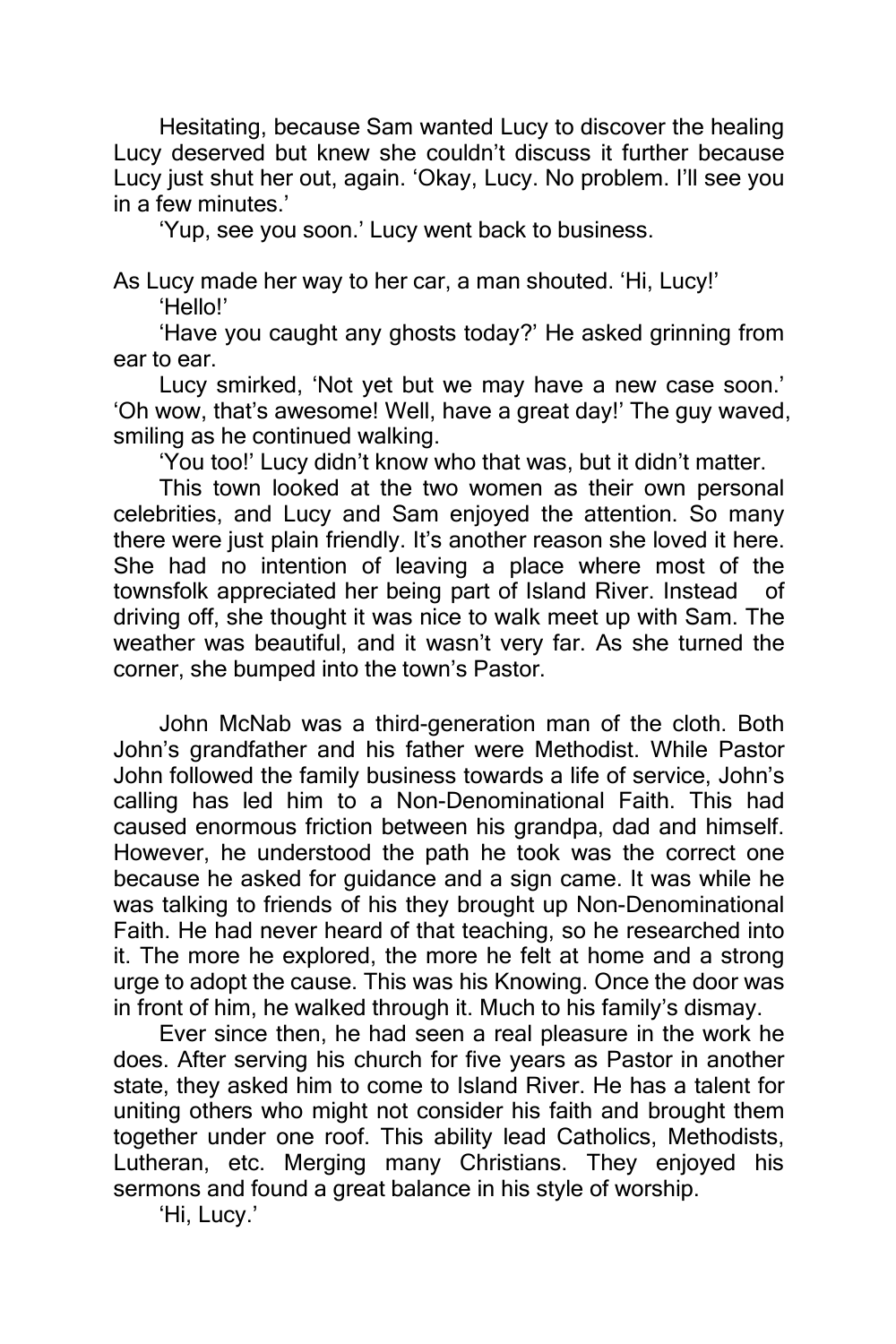'Hello, Pastor John.'

'Are you coming to church this Sunday?'

'Ah well, you know, God and I aren't on speaking terms.'

Pastor John smiled. 'I noticed. Just thought I'd ask.'

Lucy grinned back. He was the only person allowed, in her book, to inquire about that question. Even Sam knew and accepted Lucy for who she was. A skeptic. 'Thank you, Pastor John. Maybe one day.'

'Perhaps.'

They parted ways, and Lucy continued walking towards the local coffeehouse. A little while later, Sam and Lucy met over a cup of coffee to discuss their latest case. Sam began. 'So, this family has been having trouble for months. There are the parents and two children. The wife called me because the paranormal activity has escalated and the kids are now in danger.'

Lucy pondered a moment.'Before you say something, let's view the physical evidence first. Just making sure they have a problem, and it's not "in their head."'

'I know, Lucy. You say that every time.'

'Well, that's because as of what we've come across. I've been able to find a reason it happened.'

Sam rolled her eyes.

Lucy snapped. 'See there you go again. I need to make sure what we are collecting is genuine and not manufactured because someone thinks it's cool if we investigate so they can earn money from it.'

'I understand. I don't want us to be announcing haunted places in town when they aren't.'

Lucy grinned. 'That's why we balance each other out you are my yin to my yang.'

'You're right, as always.'

It's as if she still brought her past to each of these cases. Although, Sam noticed there were more times Lucy was discovering she couldn't explain away.

'Are you ready to hear the case?'

That was another thing Sam understood. She had to let her talk first. Allowing Lucy to just "get that off her chest" so she could settle into an open discussion.

'I'm ready, sorry Sam. I recognize I need to allow you to introduce the case before I say something, it's hard for me to break that habit. I'm working on it.' She recognized what she was saying. 'I'm here to listen, you know I am. Thank you.'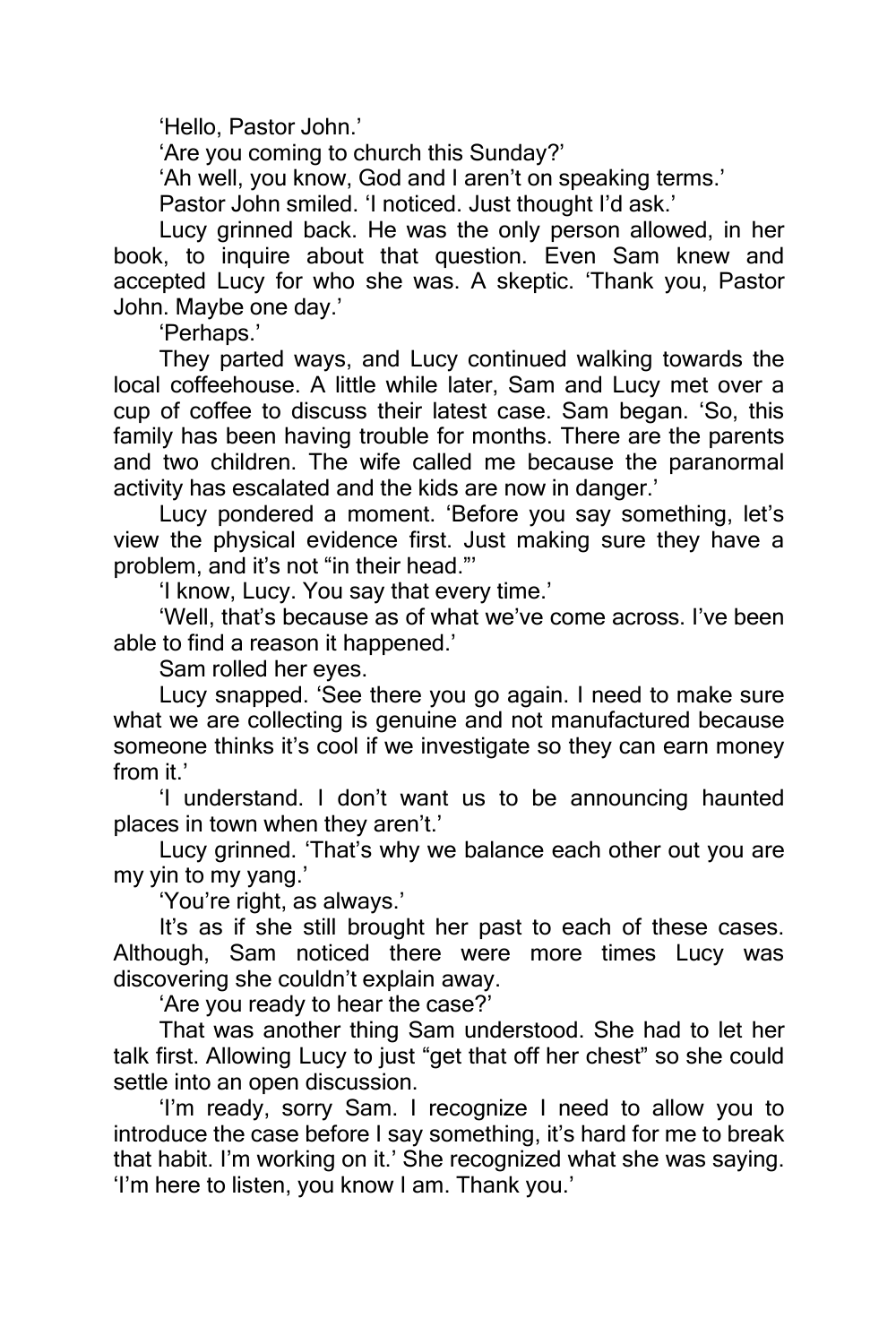Sam introduced the family, one by one. She started with the person who contacted her, the wife. Obvious to Sam that Liz was at the end of her rope. So, for their privacy, as per Lucy and Sam's operating procedures, they assign aliases so they could record or discuss it in public with no one knowing who the clients were. The names were on was a scrap piece of paper. Once memorized, they burned it. They protected the identity because they learned firsthand what happens in a small town when a minority caught wind of who the real characters were ridiculing them.

Their first case had become so bad that the young couple left because several people pushed them out. In this quaint community, there were those that didn't care what paranormal events happened, yet others did. The majority thought made for great business and loved hearing the current news. However, a small group perceived if the town became known for these hauntings, it'll push the tourists away. Even though that's already transpired. In their minds, Island River was a peaceful, beautiful place to live, popular with the sightseers and couples who want to marry. To them, nothing supernatural happens there. They lived in a bubble while the rest of the townsfolk either don't mind or love listening to the latest stories.

'The names I am giving them are Liz, Peter and the children Luke and Tina. Luke is ten and Tina eight.' Sam stated.

'Okay, Sam. Please continue.'

'So, the events started two months after they moved in...'

Liz was the first to experience occurrences. It materialized when the kids were at school and Peter at work. To begin with, she heard commotions coming from other rooms. Footsteps, knock on walls and even thumps from the ceiling. When she looked, the sounds ceased. She shrugged her shoulders and went back to doing whatever she was doing. Over time, episodes became more frequent, and other things happened. She noticed that the sound of running water came from the bathroom which stopped once she reached it. Lights flickered, then she glimpsed a female figure at the end of the hallway. Before she realized it, the ghostly image disappeared. That sighting meant an increase in instances, which soon included the children. Liz talked to Peter referring to what was happening, but he experienced nothing. Peter often stated, "It's a new home for us. There will be sounds the house makes that are part of the place." She understood the difference between the vibrations of the house and the haunting events but couldn't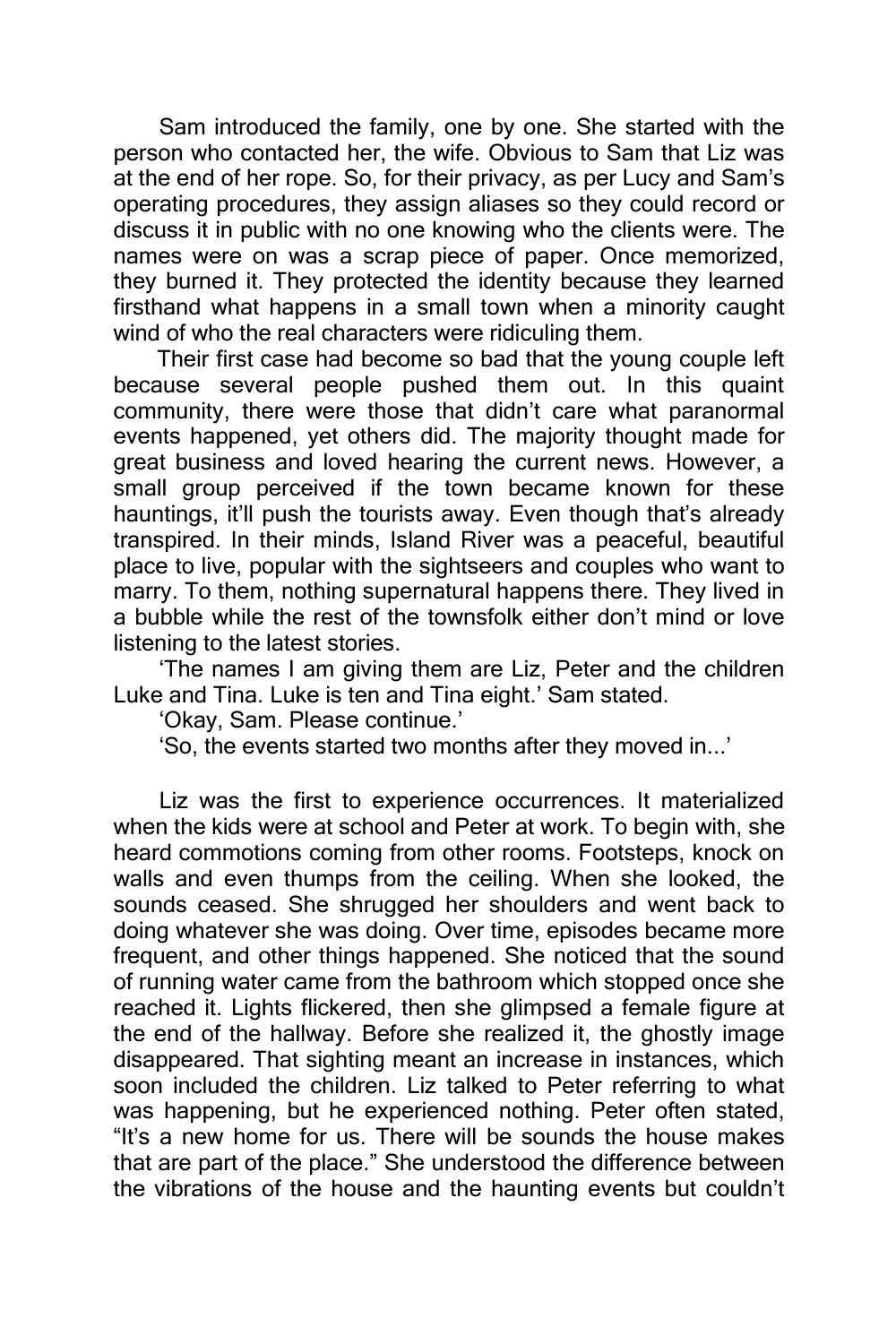share in them because, at first, it only appeared to her. Nightfall changed how they all felt.

It began when the kids settled in for the night. Luke and Tina laid down on their beds, the parents kissed them goodnight, closing the door behind them. The room was dark. Tina drifted off, but, restless, Luke stared at the corner of the bedroom by the closet. Certain he visualized something. A shadow formed there. It was black, and he wasn't sure he viewed it but as he continued to look; the shape moved towards him. At first, it seemed like he saw things, it floated closer, taking the form of the woman that Liz had perceived earlier. Reaching a point, halfway from the wall to the edge of the bed-frame and stopped. Scared by this time, Luke, frozen with fear, unable to convey anything. It stood, watching him for several minutes. It charged up to his face and peered into his eyes.

He examined every detail of her. Pale in complexion, nothing left, just skin and bones, no eyeballs, merely dark sockets. It took everything in his power to scream. As he did that, Tina woke up and became terrified of what she saw. Liz and Peter rushed in to experience what happened. That's when they both seen it too. The father shouted, 'Out of my house!'. The ghost disappeared, vanishing without a trace as the bedroom lights lit the room.

Sam sighed. This was troubling. 'That was the last time they set foot in their home. No one returned, and that was three months ago. They tried everything and everyone, nobody has helped them. We are their final hope. Liz and Peter agreed to come with us to do the investigation. Their children are at her mom's house.'

Lucy sat back and thought a moment. Could it be possible that what they presume is paranormal has an actual explanation for it? Lucy's skepticism moved to curiosity, and she nodded to her best friend. 'Let's look.'

Sam grinned. Both Lucy and Sam discovered they needed to be in complete agreement before they investigated. 'Awesome! Thank you, Lucy, you'll enjoy this.'

'Well, wait and see.'

'So, Liz has agreed to meet us there if you're ready.' Sam was excited to see what they might discover. Maybe there was a reason the ghost had contacted them, plus the children became so terrified that they needed to resolve it if they were able. Otherwise, the family would move out.

'Do you have the gear?'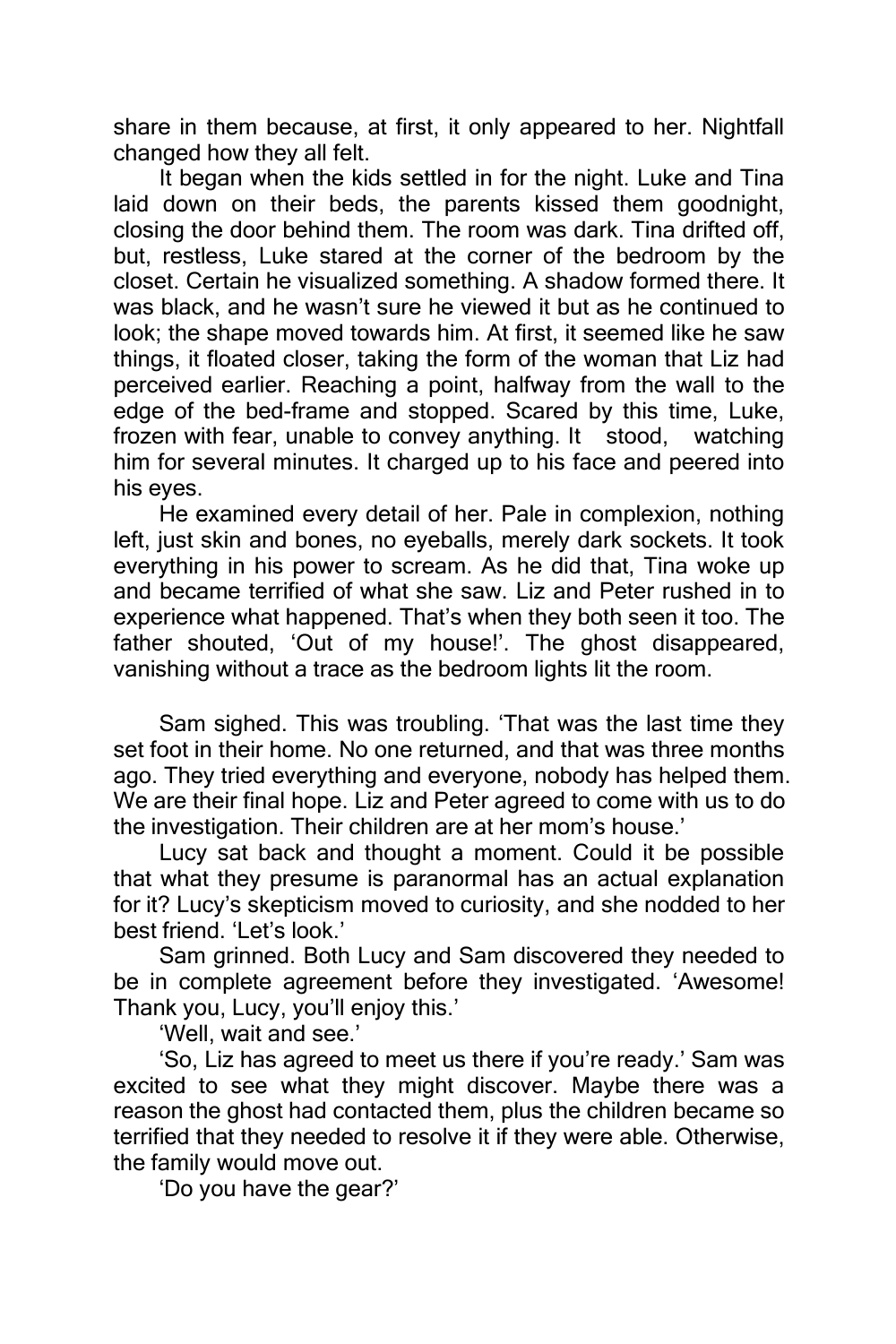'I walked, so if you don't mind giving me a ride back, I'll grab our stuff, and we can head over there.'

'Well, it's a nice day, so I guess it's okay if I give you a lift.'

'Yeah yeah, whatever! You know you love me.' Lucy fluttered her eyes.

A moment later they burst out laughing.

'Hahaha. Come on, let's go.' Sam giggled.

Their equipment comprising eight HD camcorders, which had night vision ability, a full spectrum, plus a thermal camera. They had a K2, an EMF meter, and six digital recorders. At Lucy's house, she had set up her office, her second bedroom, as a place to edit and review the evidence. Lucy and Sam took a few years where they could assemble what they needed but found that their quality of investigation has jumped by leaps and bounds. They've seen and heard things through those mediums which validated much of what Sam has conveyed through her own gifts as a "sensitive."

Lucy and Sam used just one vehicle to the house, it was more comfortable that way. So they moved to Lucy's car. It wasn't too long before they arrived at Liz's home, she was standing there waiting. It was the middle of the day. The sun was shining.

'Hello Liz, so nice to meet you again.' Sam mentioned as they shook hands.

When they gave their clientele names, Sam and Lucy informed them this was what they will call their clients, for their protection and privacy.

Grateful, Liz welcomed them with open arms.'Hi, Sam, same here.'

'My name is Lucy.' Greeting Liz in the same way.

'Welcome, so you're the skeptic?'

'Why yes, I am.'

'Well, I figured after you two are done here, you won't be.' Liz stated.

Lucy didn't want to upset Liz any more than she was. She has seen so much over the years and remained open to other possibilities; first, she often found it desirable to smile and nod, saying nothing for a while.

'We'll do our best to give you an answer to what is happening.'

'Thank you, Lucy, I'm sure you will, but my husband and I are trusting that you might make it leave so we can move back in as a family.' Liz spoke in frustration.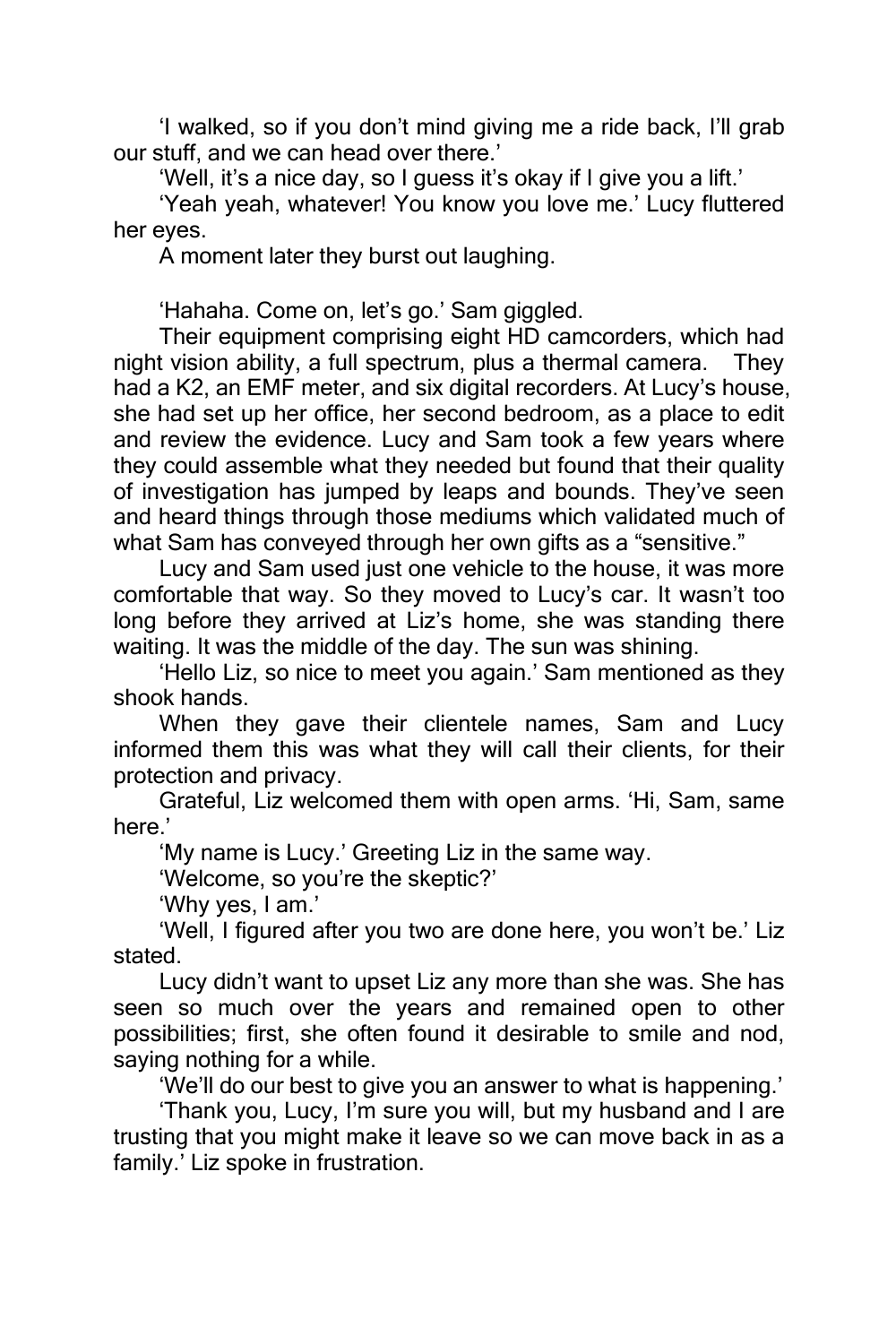Lucy looked towards the pavement, not wanting to disappoint, hoping Sam didn't over-promise again. Turning to Sam, her eyes voiced, "What did you tell her?"

Sam responded, 'We will do our best Liz. Shall we go ahead?' Liz nodded. Opening the entrance, there was a musty odor to the residence. It had sat empty a while, appearing frozen in time as the living room looked disheveled, the dishes washed and put away. They had seen mail on the kitchen table. Indoors wasn't that cluttered. Liz prided herself on running a neat household. Even the smallest eyesore was too much.

Turning to Sam and Lucy, Liz uttered, 'Sorry about the mess, we left in a hurry.'

'Don't be. We aren't here to judge how clean your home is, we're here for you.'

'Thank you, Lucy. That makes me feel better.' Liz had a small sense of relief.

Sam wanted to put Liz at ease. 'Listen, we understand that you abandoned this place. It's okay.'

Liz stopped in her tracks. Stunned by what Sam said as if she read her mind. Liz looked downward. 'I'm sorry, I hate it when guests arrive, and they see a clutter.' Liz's issues were coming out, unable to move past them. She was stressing out.

Lucy grabbed Liz's shoulders. 'Let's focus on WHY we are here, okay?'

Liz, terrified, couldn't convey what might happen. So, she gave a short nod. A tear rolled down her face, she needed this thing gone. She wanted her family back.

Lucy hugged her. 'It's all right. We're here now.'

Liz didn't return the hug she sensed relief from but was still too scared. She gathered her strength up so they may continue with the investigation. Inhaling a deep breath, she gave the tour. As they walked around the house, Liz had shown the areas that events took place. Lucy was writing them on her notepad while considering where to locate the static cameras. The locations they pinpointed were the hallway, the children's bedroom, the spare bathroom, and the attic. Noted by her so she could refer to it during evidence review.

Sam was giving impressions of what she was perceiving while the tour was taking place. They took half an hour to move through the house, Sam, kept reassuring her they did their best. Once finished with the viewing, Liz, Peter, Sam, and Lucy returned to the living room.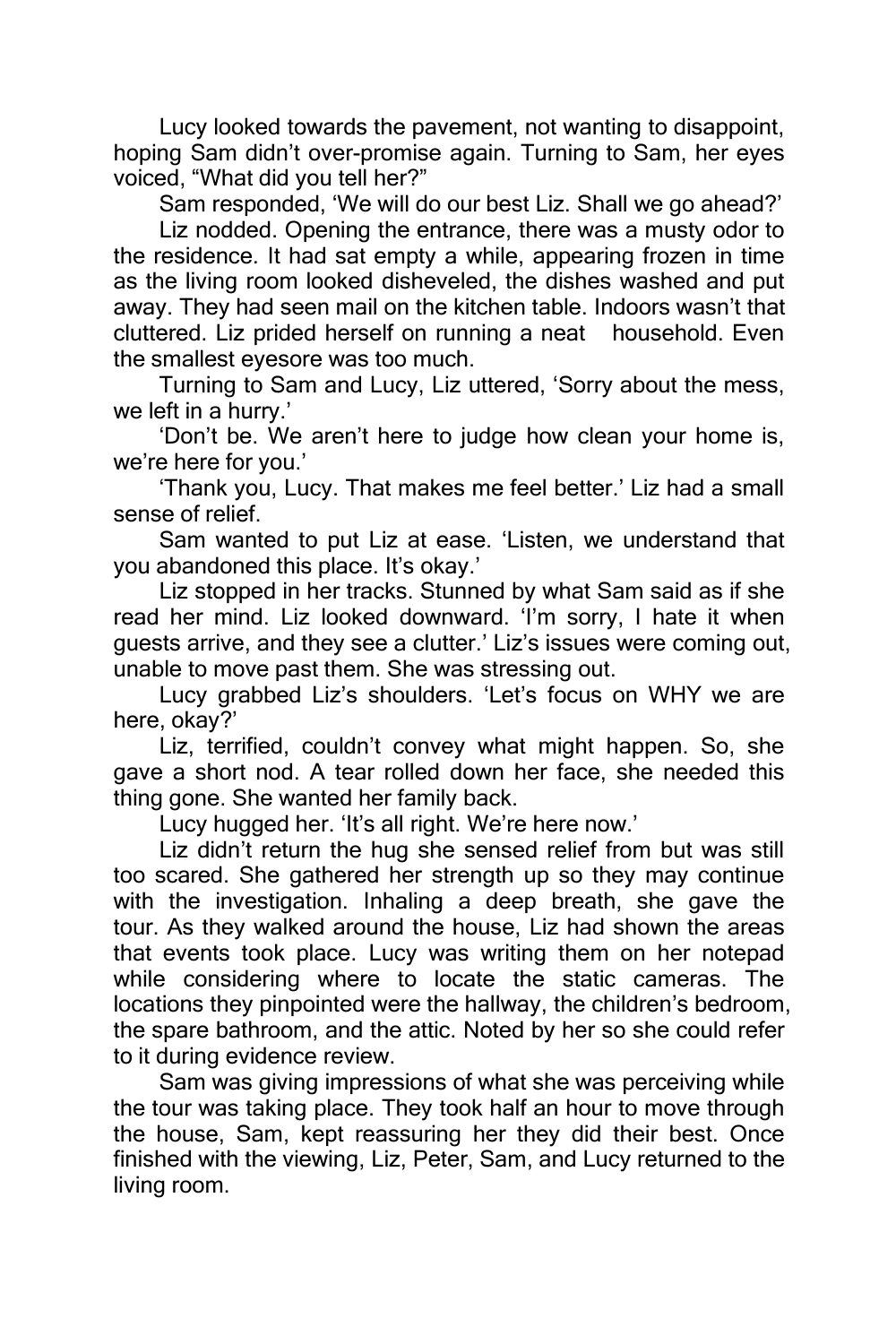'So, what we'll do is set up cameras in the rooms you've shown us as the hotspots.' Sam articulated.

'If you don't mind, we'd like to use the living room as the base-camp. It seems to be the quietest. Also, our other equipment will run too seeing if we can find reasons behind these events.' Lucy added.

'Such as what?'

'Well, for instance, there's an EMF meter which is an instrument that detects electromagnetic frequencies. The strength of the reading depends on the frequency. There might be high EMF signals in the house. Those readings may affect you and your family, thinking something is there, sensing a presence when one doesn't exist. If that's the case, we'll show why, so you can bring someone to fix it. For example, grounding your home, helping it go away. It'd be unhealthy if not addressed. Also, we believe that it can measure where the presence of a ghost might be as it tries to manifest. Basically, the stronger the signal, the more likely an event might take place. Another instrument we use is a full-spectrum camera. The camera operates in the infrared, visible, and near-ultraviolet light. This helps us detect things that our eyes and/or our regular equipment can't necessarily see. Using this tool increases the possibility of capturing a ghost on our recording devices.'

Liz nodded. 'Oh, I see. That's fascinating about the camera, I had no idea we had such things. As far as the meter goes, I don't believe it's a grounding issue.'

Sam was optimistic. 'Hopefully, we will connect with the woman that has frightened your family so much. We'll decide if we can help her crossover.'

'That would amaze me if you could.'

'How about if we agree to meet back here say at four o'clock, so we might set up the equipment? That'll give us the time we need before it goes dark.' Sam inquired.

Liz nodded. 'Sounds great. Did you need my husband here?'

'Yes. The two of you may have to force it to leave, and we wish you both here for that.' Lucy responded.

'Okay, that makes sense. I'm so glad you're here. I have a good feeling about this.'

'We make no guarantees, but we'll do our best.' Lucy didn't want Liz's expectations too high because they might fail.

Liz nodded, 'I understand.'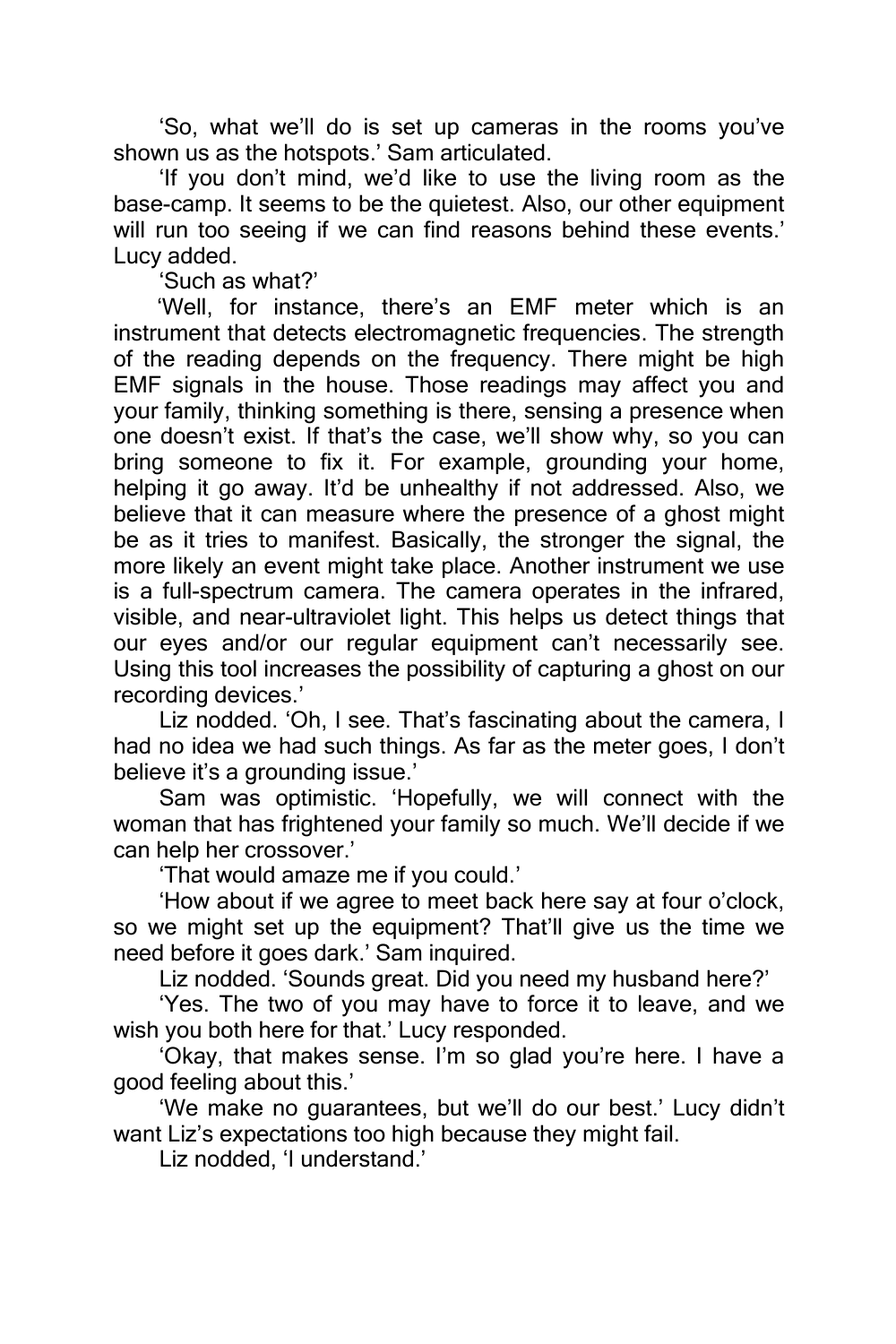Four o'clock came round, Liz, and Peter was waiting in their car. Lucy and Sam proceeded straight to work. Unloading Lucy's vehicle, setting up the camera locations and base-camp. It took an hour to set up photographic equipment. Sam was the one that always did the aiming while Lucy was at the computer telling her the directions she needed them moved. Adjusted, the five static cameras were rolling.

'Great job Sam! I think we're ready.' Lucy voiced.

'Awesome.'

Liz and Peter looked on as they watched this unfold.

'Okay, so here's what we need...' Lucy began.

Peter nudged Liz, turning to Lucy, so they kept their attention on her.

'While we do this, stay put and view those cameras for us. There is a digital recorder in there too if you're inspired to ask questions.'

He nodded. 'Will do.'

Rotating to her friend, 'Okay Sam, we're ready to begin.'

The sun had set, and twilight was upon them. The last rays of sunlight disappeared over the horizon as Lucy switched the lights off, the house went dark.

'Here we go.' Sam stated.

They began in the living room since everyone was in there. Lucy and Sam started by asking if anyone was there, pausing for a reaction which they weren't able to pick up with their own ears. Lucy walked around the place with her EMF meter looking for any sign that a fluctuation might happen. None came. She grabbed the full spectrum camera and a digital recorder which she had attached to her vest, so it kept documenting. Sam held onto the K2, a camcorder, plus a matching recording device, adhered in the same way. Every area Sam asked another question, waiting for an answer which they couldn't hear. As they moved through the house from the living room, moving to the kitchen, then into the hallway, into the bedrooms, Sam sensed no entity.

She noticed an observation. 'I think she knows we're here and doesn't want to give away her presence. Are you picking anything up on the full spectrum?'

'No not yet.'

Often when the K2, EMF meter, and cameras aren't capturing evidence, the full spectrum is the first one to spot something. Tonight, the absence of sound was being recorded. The house was eerily quiet.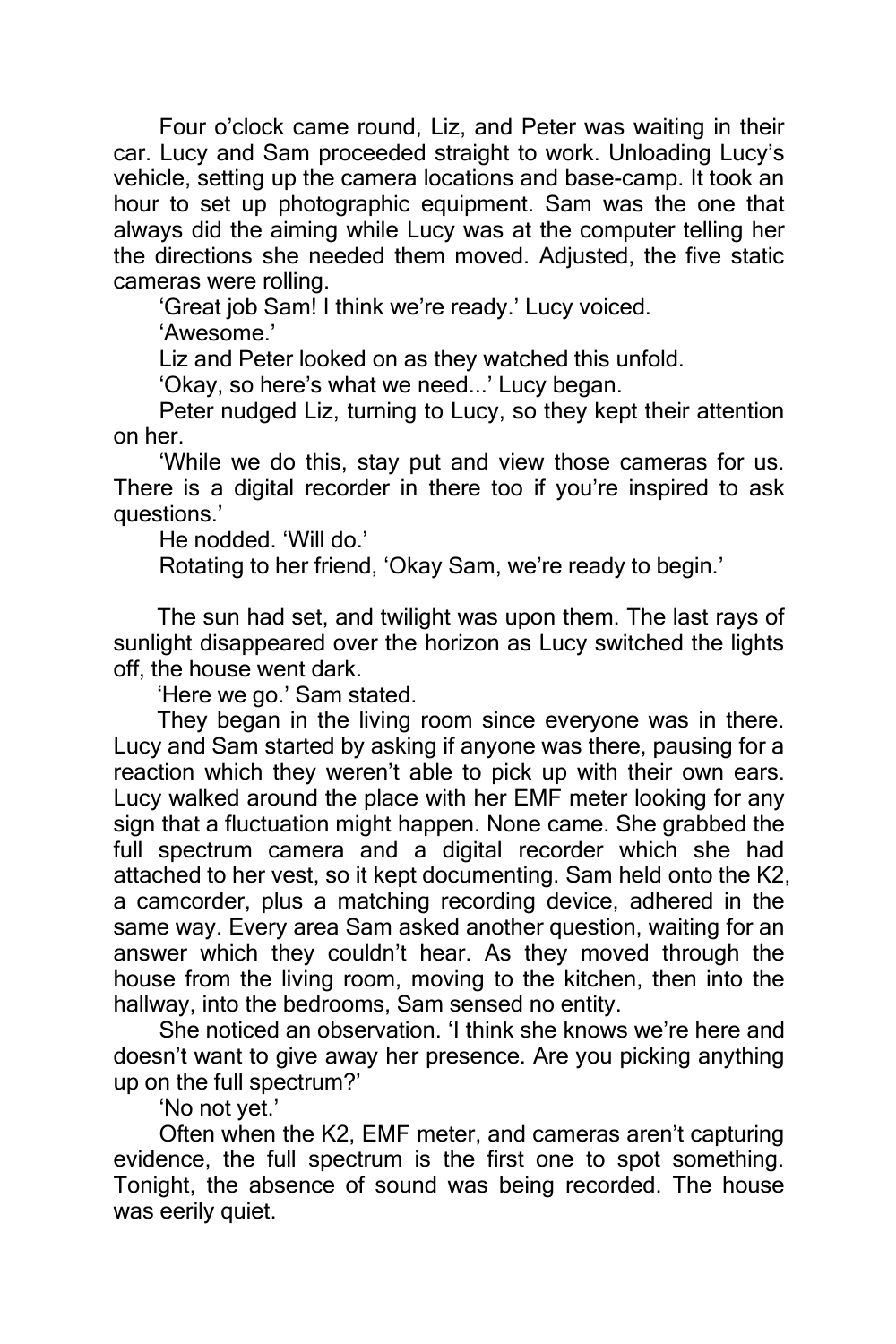'Peter, are you seeing any movement?' Sam inquired.

'No, not at all.'

'Hmm, where are you?'

Both Sam and Lucy knew paranormal events happened in waves. Sometimes hours progressed, recording nothing before capturing it at once, then silence for the rest of the night. Other times, the location came alive. When that happens, the investigation was busy. This was not one of those. Lucy kept searching for an explanation, a physical reason behind the haunting, but, she couldn't. Tonight, there may be only a single interpretation.

Hours moved by, both Lucy and Sam recorded, looking for any sign of the woman. Approaching 3 am, both Liz and Peter had fallen asleep on the couch, but, Sam and Lucy were continuing to investigate, they progressed through the night from dusk to dawn before they called it quits. A thump came from the attic. It was the sound of footsteps.

'I thought I completed my sweep up there. Nothing happened.' Lucy recounted.

Sam looked at her. 'I guess not. The static camera is up there.'

Liz and Peter woke up from the noise.

'Oh no, here she comes.' She uttered.

Peter squeezed her hand. 'Lucy and Sam are here, don't worry.'

Liz felt a sense of reassurance but still trembled by an overwhelming perception of fear.

Sam started the questioning. 'Who are you? Can you knock on a wall if you want to communicate? Two knocks for yes, one for no. Do you understand?'

They waited for an answer. A few moments of silence, perceiving if it understood before two blows on a separate wall came. 'Okay, an intelligent response.' Sam noted.

Lucy needed to discern, male or female. 'Are you a woman?'

Again, Lucy and Sam had listened for the sound. Then, two slow thumps.

Lucy looked puzzled. 'Where was that?'

Sam shook her head. 'I don't know.'

Before they asked another question, Lucy heard "hey" whispered in her ear. 'Who was that?'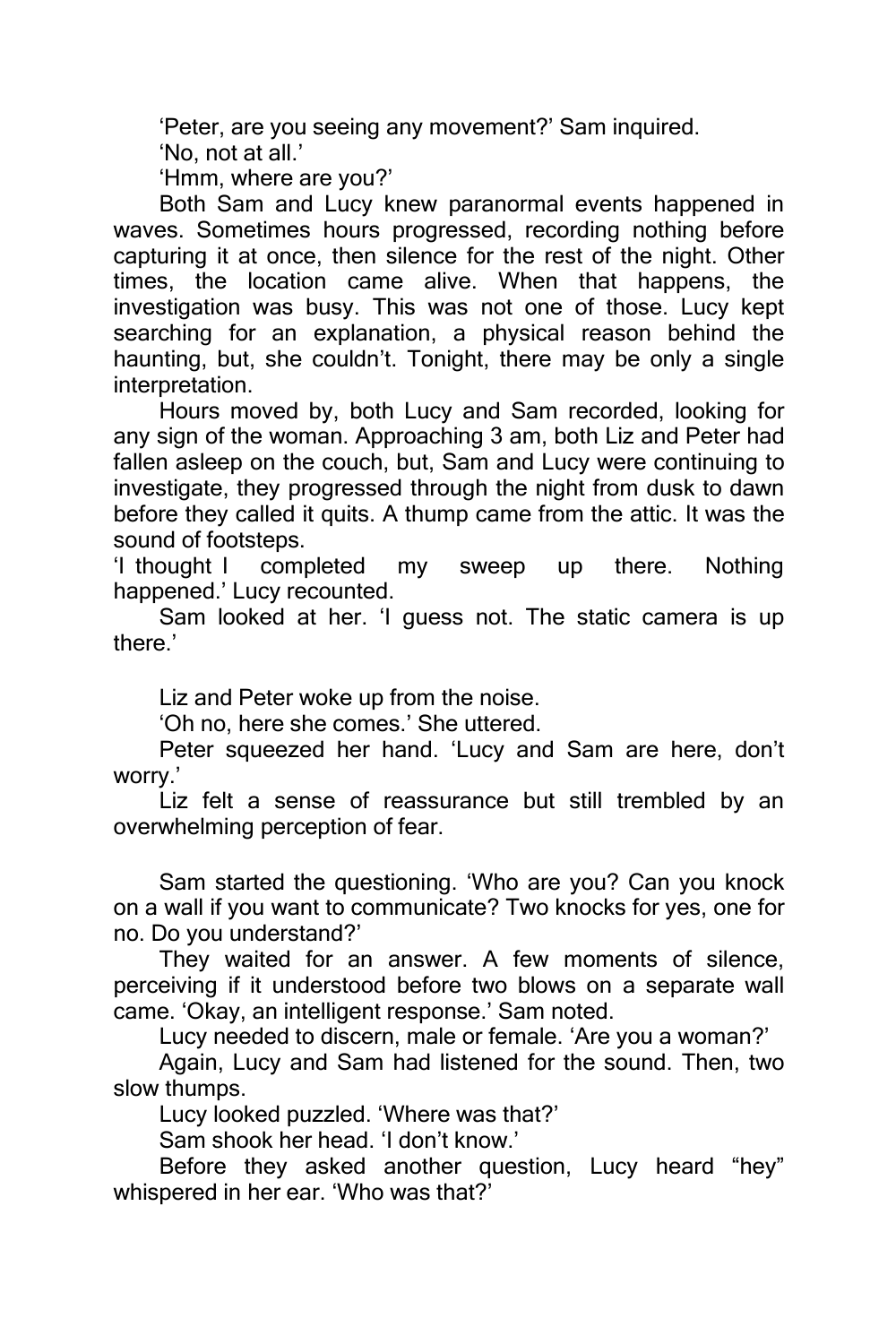Sam turned to her. 'What are you talking about, no one mentioned anything?'

'No, someone spoke the word "hey" right beside my-'

'You're what?'

'Shh... I can see something on the full spectrum camera.' Lucy stated.

There, in front of the two women, Lucy had seen a faint shape on the camera's screen. Smaller than they were, it manifested in the form of a female.

'She's here.' Sam voiced.

Liz and Peter were listening to Sam and Lucy. Scared, Liz was having a hard time controlling herself. Peter was doing his best keeping her calm.

'What is your name?' Sam inquired.

Once they knew contact took place, no matter when it was first discovered, the spirit came out of hiding and Sam could begin communications. It's as if they gave permission. She waited for a response.

Sam spoke. 'Hello, Katheryn. Why are you here?'

They paused for a reaction.

'Well, you may adore this family, but they live in fear of you.' She expressed.

Lucy perceived the ghost dart off into a bedroom. 'Where did she go?'

She peered up from the camcorder moving towards the bedroom on the left. When she arrived, she opened the door. The full spectrum camcorder was capturing the images inside the doorway. She wasn't looking at the screen so she couldn't perceive what the camera pictured as they both stepped inward.

'This is the children's room. She's in the corner, over there.' Sam uttered pointing to the right of the bedroom.

Both pointed their cameras to the same location. Lucy detected the EMF meter was going wild, odd to her because the instruments were silent when they first performed their walk-through the house.

'You must leave; this is not your home anymore!' Sam stated.

This upset the spirit. With Lucy holding onto the full spectrum, she had seen what was happening with it. It moved at a quick pace back and forth. Then without warning, it rushed towards Lucy.

'Whoa!'